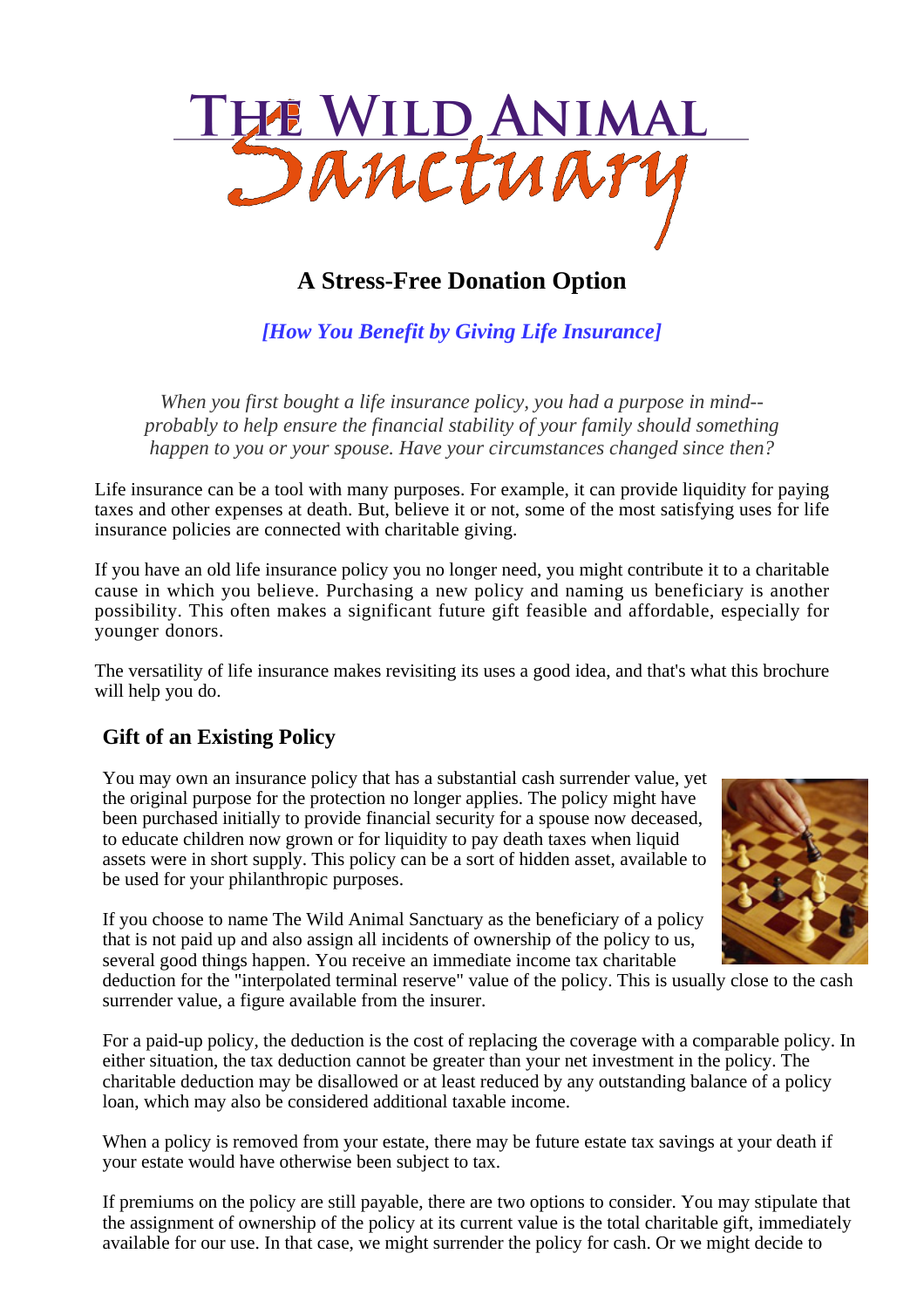accept a smaller amount of paid-up insurance. In either case, you are relieved of the obligation to make further premium payments.

An alternative, however, may be even more attractive. The policy can remain in force so that the larger, original face amount will become your gift. You pledge to make unrestricted gifts at least annually, which we will use to pay the premiums. The gifts are deductible, and the policy is thereby kept in force with pretax instead of after-tax dollars for a lower actual cost.

Payments of the premiums directly to the company, instead of comparable gifts to us, may be considered gifts "for the use of" instead of "to" us. If so, cash gifts are deductible only up to 30 percent of adjusted gross income for the year, rather than up to a 50 percent annual limitation. Therefore, the best method to pay insurance premiums is to pay them directly to the charitable organization and not to the insurer.

#### **Use of Beneficiary Clause as a Revocable Gift Arrangement**

Other options are available if you would rather retain ownership of a policy as an asset for your own financial security or that of others. They include:

1. Naming us as the only or a partial primary beneficiary of the policy, with the right to change the beneficiary clause as owner of the policy;

2. Naming us as the contingent successor beneficiary, receiving the death benefits only if a named individual beneficiary predeceases you;

3. Creating a separate trust named to receive death benefits, with terms providing first for financial support of one or more named individuals for specific terms of years or for life, after which the trust terminates and its assets pass to us.

These plans do not produce a current income tax charitable deduction, but they can provide the satisfaction of knowing we will receive some benefits if certain events occur and the arrangement is left unchanged. Any amounts payable to us at your death will not be subject to federal estate tax.

## **New Policy for Future Charitable Gifts**

Many of our friends and regular donors who would like to make a significant future gift to us at a relatively low cost can do so through a new life insurance policy. With increasing longevity, older persons can now purchase insurance at more affordable premium costs. Retired individuals enjoying a surprisingly high standard of living can use some annual discretionary income to perpetuate their support of our work without depleting their financial reserves or reducing the projected inheritances of family members.



In most states, you can enter into a new insurance contract with a qualified charitable organization like ours as the beneficiary and owner of the policy.

Greater leverage is possible when two donors, usually wife and husband, purchase a two-life, second-to-die policy. With two lifetimes before payment of benefits, a desired future gift to us may be obtained for substantially fewer premium dollars. These policies are typically available even if one spouse is not insurable and are generally more economical than a policy only on the insurable spouse.

Life insurance is commonly sold as a policy for which a specific number of years of premium payments is projected--but not guaranteed--after which the premium obligation may cease. It should be kept in mind that the premium requirement may continue for a longer period, or even cease temporarily and then reappear, if the policy cannot generate enough cash value to keep the policy in force.

Covering premium costs with annual gifts to us for more than the provided time frame increases